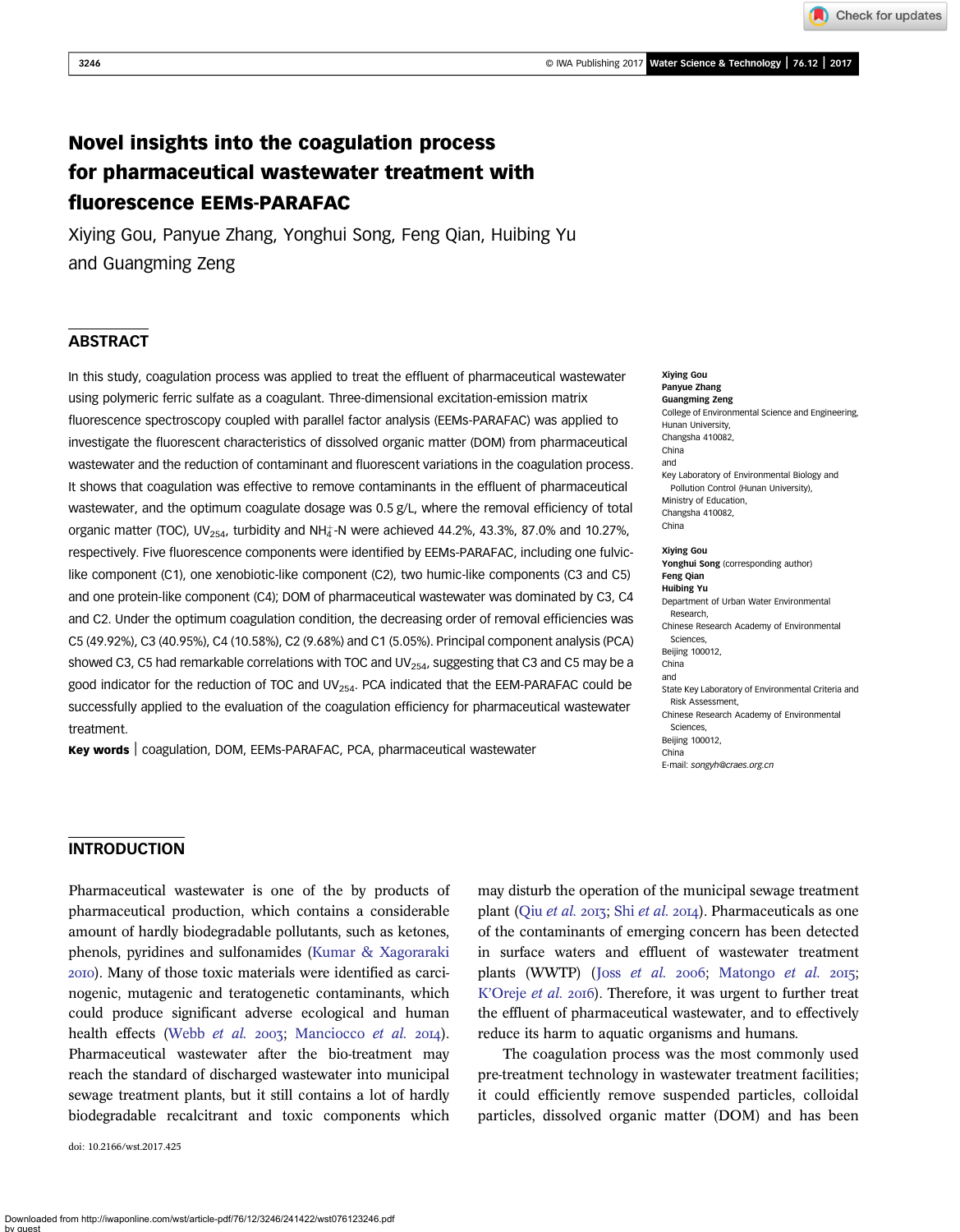applied to treat landfill leachate, reverse osmosis concentrate wastewater (ROC), coke wastewater, etc. [\(Kumar &](#page-10-0) [Xagoraraki](#page-10-0) 2010; Liu [et al.](#page-10-0) 2012; Li et al. 2016). Therefore, coagulation is a feasible alternative to treat industrial wastewater. Research has been found that the colloidal surface charge of wastewater influences the removal efficiency in the coagulation ([Son & Hsu](#page-11-0)  $1981$ ); others indicated that the physical properties of floc influence the solid–liquid separation as well as the interparticle bonds between particles [\(Boller & Blaser](#page-10-0) 1998). Fewer studies focused on the correlations between water quality parameters with DOM fractions (Zhu *[et al.](#page-11-0)* 2014).

DOM is a heterogeneous mixture of organic polymers which is extremely complex (Yu [et al.](#page-11-0) 2013). As a control parameter in the water treatment process, DOM gains more and more concentration as a control parameter in the water treatment process, due to its concentration and composition affecting the water treatment efficiency. More research focuses on the characterization and removal of DOM due to the precursor of disinfection byproducts and its concentration and composition affecting the treatment processes (Yu [et al.](#page-11-0)  $2013$ ; Yang et al.  $2015$ ). DOM can control coagulation efficiency, disinfection byproduct formation, membrane fouling ([Ishii & Boyer](#page-10-0) 2012; Yue *[et al.](#page-11-0)* 2015; [Li](#page-10-0) [et al.](#page-10-0) 2016). Engineered systems are meeting great challenges with the increasing concentration of DOM. DOM monitoring during treatment is extensively required to evaluate the treatment efficiency and may reveal the correlations of water characteristics with DOM fractions clearly in the coagulation process ([Ishii & Boyer](#page-10-0) 2012).

Unlike traditional water quality parameters such as total organic matter (TOC), chemical oxygen demand (COD), turbidity, etc., which often depend on time-consuming or expensive methods, and unable to assess the water quality comprehensively (Qin [et al.](#page-10-0)  $20I2$ ). There are many approaches to obtain DOM, such as infrared spectroscopy, fluorescence spectroscopy and nuclear magnetic resonance system, which were more convenient and fast. Fluorescence spectroscopy as a widely used tool has been applied to assess wastewater quality for discharge detection in aquatic ecosystems and for process control in water treatment facili-ties [\(Osburn](#page-10-0) [et al.](#page-11-0) 2012; Zhu et al. 2014; [Carstea](#page-10-0) et al. 2016). It is highly sensitive and requires little sample preparation [\(Yu](#page-11-0) [et al.](#page-11-0)  $2013$ ; Zhu et al.  $2014$ ).

Three-dimensional fluorescence excitation-emission matrix (EEMs) is known as the most commonly-used technique to record fluorescence spectra. It has been used successfully to characterize DOM in natural and engineered systems ([Ishii & Boyer](#page-10-0) 2012). Fluorescent fractions are

excited at a range of wavelengths and emission recorded across a range of wavelengths which makes EEMs contain a large amount of information ([Carstea](#page-10-0)  $et$   $al.$  2016). In order to interpret EEMs, multivariate data analysis tech-niques have been applied [\(Zhang](#page-11-0)  $et$  al. 2016). Among these methods, Parallel Factor Analysis (PARAFAC) was the increasingly used technique. PARAFAC can decompose EEMs of DOM into independent fluorescent components, and facilitate the identification and quantification of these components ([Carstea](#page-10-0) et al. 2016). EEMs coupled with PAR-AFAC have been used for a range of applications including water quality, pollution monitoring in fresh water and seawater, specific pollutants in industrial wastewater, process control in WWTP and disinfection by product formation potentials in drinking water treatment [\(Osburn](#page-10-0) et al. 2012; Zhu [et al.](#page-11-0)  $2014$ ; Yue et al.  $2015$ ; [Zhang](#page-11-0) et al.  $2016$ ).

In this study, EEMs coupled with PARAFAC were applied to characterize DOM fluorescence properties of the effluent of pharmaceutical wastewater in the coagulation process. The objectives were: (1) to compare the removal efficiency in TOC, turbidity, UV absorbance at 254 nm  $(UV_{254})$ , and fluorescence components of coagulation process under different coagulant dosages, and, finally, optimized the most advantageous coagulation conditions; and (2) characterize and identify fluorescent components of pharmaceutical wastewater for obtaining a better understanding of the coagulation process.

## MATERIALS AND METHODS

### Materials and sampling

Polymeric ferric sulfate (PFS, industrial grade) used in this study was purchased from Sinopharm Chemical Reagent Co., Ltd (China). The effluent of pharmaceutical wastewater was collected from a pharmaceutical WWTP in Liaoning, China. The effluent quality of the pharmaceutical wastewater is given in [Table 1](#page-2-0). As we can see, the wastewater has high COD value and low B/C value, indicating that it contains a considerable amount of hardly biodegradable pollutants, and turbidity was relatively high. Hence, a posttreatment was needed.

### Coagulation process

The coagulation experiments were carried out in beakers using conventional Jar-test apparatus using 500 mL samples at room temperature  $(22 \pm 0.2 \degree C)$ , with PFS was applied as a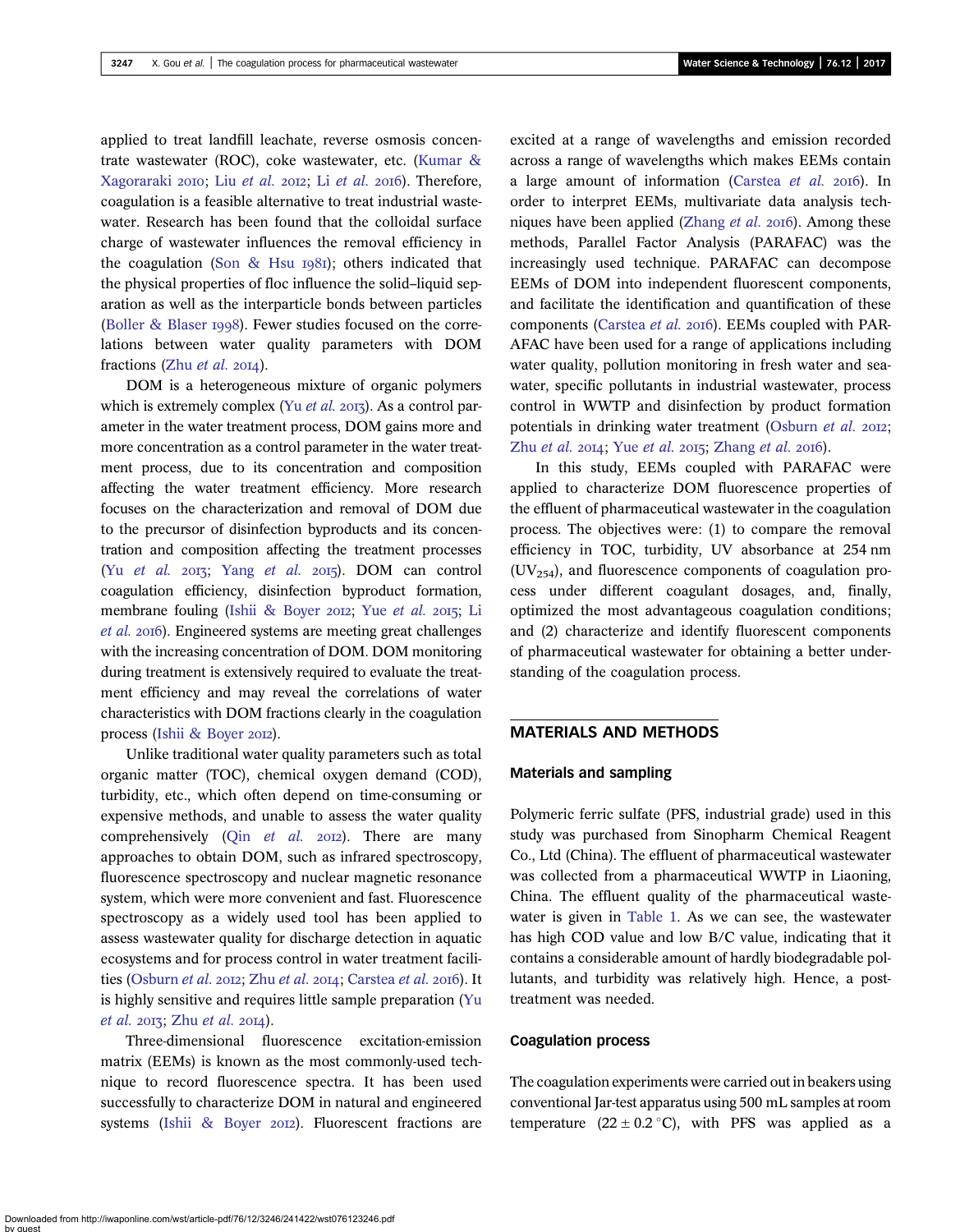<span id="page-2-0"></span>Table 1 | Characteristics of raw pharmaceutical wastewater

| <b>Parameter</b>     | Value         |
|----------------------|---------------|
| pН                   | $6.5 - 7.2$   |
| $TOC$ (mg/L)         | $60 - 80$     |
| $COD$ (mg/L)         | $200 - 240$   |
| $NH_4^+$ -N (mg/L)   | $13 - 15$     |
| $UV_{254}$ (/cm)     | $0.96 - 1.02$ |
| Turbidity (NTU)      | $45 - 51$     |
| $BOD_5$ (mg/L)       | $20 - 25$     |
| Conductivity (mS/cm) | 14.95–15.57   |

coagulant. A range of coagulant dosage  $(0.1-0.6 \frac{g}{L})$  was investigated for the pharmaceutical wastewater to find the best dosage. The samples were rapidly mixed at an agitation speed of 250 rpm for 2 min followed by slow mixing at 50 rpm for 10 min, and then a 1 h setting time. The supernatant water was extracted from the beaker for sample analysis.

#### Sample analysis

TOC was determined using a Shimadzu TOC-VCPH analyzer. Turbidity was measured with a turbidity meter (WGZ-1, XinRui, China). UV absorption scan in the range of 200– 600 nm was measured with a UV-visible spectrophotometer (UV-6100, METASH, China). UV $_{254}$  was determined on the  $s$ pectrophotometer at 254 nm. Ammonia nitrogen (NH $\ddagger$ -N) was analyzed using standard method (HJ 535–2009). Soluble residual iron was measured by the standard method with a PE Optima ICP-OES. All samples were filtered through 0.45 μm membrane glass fiber filters except for the measurement of turbidity.

Samples were diluted until absorbance was below 2.0 in a 1 cm cell to make sure absorbance-based correction could be used [\(Ohno](#page-10-0) 2002). EEMs were obtained using an F-7000 fluorescence spectrophotometer (Hitachi, Japan) in a 1 cm quartz cuvette at room temperature. The PMT voltage was set at 700 V and the scanning speed at 2,400 nm $\cdot$ min<sup>-1</sup>. EEMs were measured with an emission wavelength of 260–580 nm in a 5 nm intervals and an excitation wavelength of 200–450 nm in 5 intervals. The slit bandwidths were 5 nm for both emission and excitation.

Rhodamine B and a ground quartz diffuser were used to correct the instrument biases [\(Stedmon](#page-11-0) et al. 2003). Accounting for the adsorption of both emission and excitation light by the sample, absorbance correction approach was applied to eliminate the inner filter effects ([Ohno](#page-10-0) 2002). The Raman scatter peaks were removed by subtracting the Milli-Q water spectrum from the sample spectrum while the Rayleigh effect was eliminated using Delaunay triangulation interpolation. The fluorescence intensity of samples was normalized to Raman scatter intensity units of Milli-Q water setting excitation wavelength at 275 nm [\(Murphy](#page-10-0)  $et al. 2017$  $et al. 2017$ .

### PARAFAC model

PARAFAC decompose fluorescence EEMs (sample × excitation wavelength  $\times$  emission wavelength) into the underlying fluorescence components. The data signal finally decomposed into a set of trilinear terms and a residual array:

$$
x_{ijk} = \sum_{n=1}^{N} a_{in}b_{jn}c_{kn} + \varepsilon_{ijk}, (i = 1, 2, 3...I; j = 1, 2, 3...J; k = 1, 2, 3...K)
$$
 (1)

In the equation, the number  $x_{ijk}$  presents the fluorescence intensity of sample  $i$  measured at emission wavelength *j* and excitation wavelength *k*.  $\varepsilon_{ijk}$  is the residual, representing the variability not accounted for by the model. The outcome parameters  $a, b$ , and  $c$  represent the concentration, emission spectra, and excitation spectra, respectively. A detailed description of the PARAFAC model was given by [Murphy](#page-10-0) et al. (2013). Matlab R2014a was applied for PARAFAC modeling with 'N-way' toolbox. Notably, the outcome was the relative intensities of components (score) by PARAFAC. In this study, the variations of the fluorescence components were examined with the maximum intensity of each component (Fmax) in samples (Zhu *[et al.](#page-11-0)*  $2014$ ). The total relative fluorescence intensity for a sample was calculated as the sum of the maximum intensity of each component in the sample:

$$
TF_{\text{max}} = \sum_{1}^{n} F_{\text{max}} \tag{2}
$$

The ratio of the nth component relative fluorescence intensity to total relative fluorescence intensity presents the percentage contribution of the nth component into total fluorescence intensity ([Kowalczuk](#page-10-0) et al. 2010).

#### Statistical analyses

Principal component analysis (PCA) was applied to analyze the correlations between physico-chemical characteristics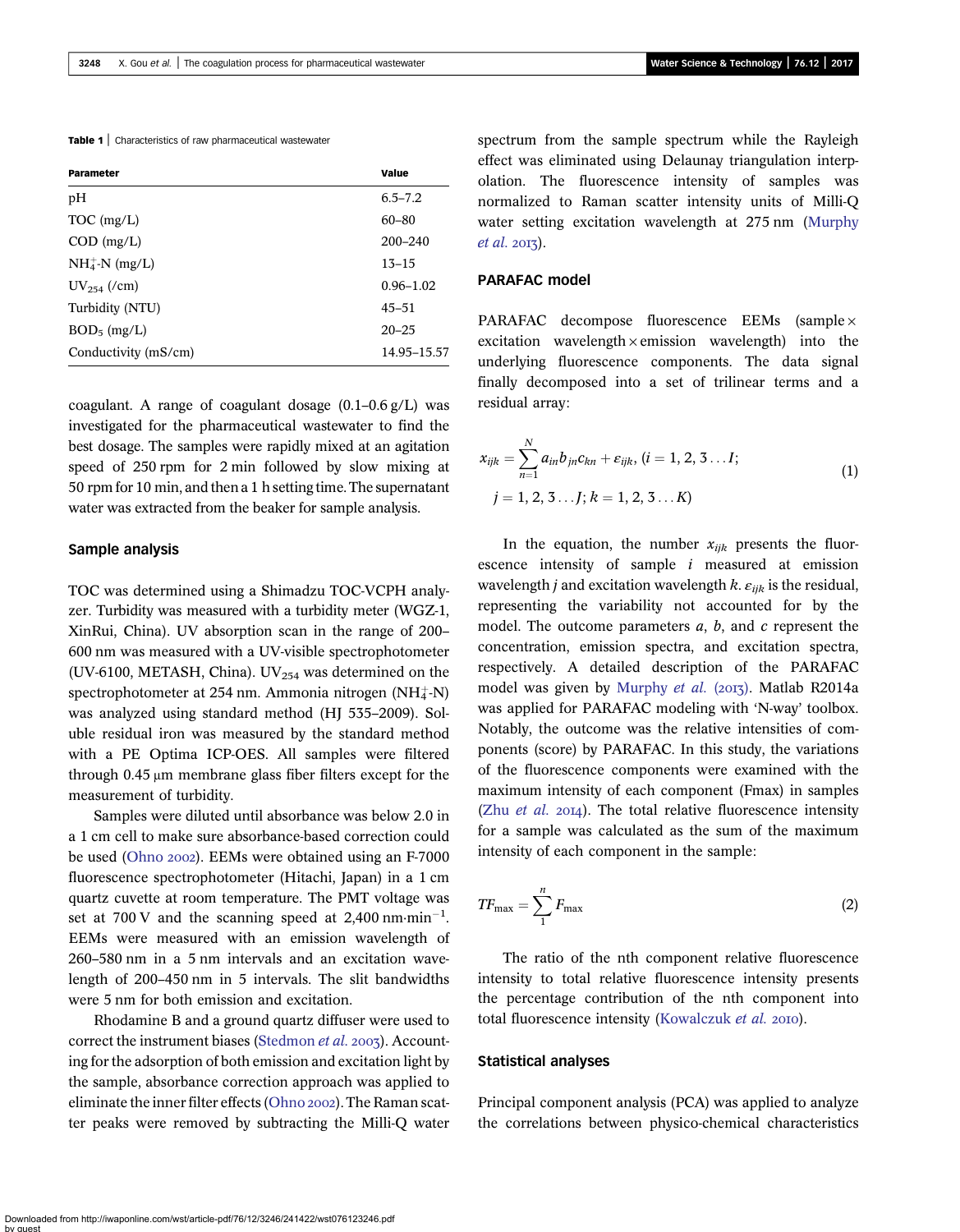<span id="page-3-0"></span>and fluorescence component characteristics. All statistical analyses were conducted using SSPS 16.0 and OriginPro 8.0 for Windows.

### RESULTS AND DISCUSSION

# Reduction of organic matter during the coagulation process

To improve the coagulation process, the effect of coagulant dosage on the reduction of TOC, turbidity,  $NH_4^+$ -N and  $UV_{254}$  was studied. The TOC and turbidity were commonly used as indicators in the process of coagulation,  $UV_{254}$  represents the aromatic constituents in DOM and has been widely accepted as an index of aromatic structure [\(Lv](#page-10-0) *[et al.](#page-10-0)* 2014). NH $_4^+$ -N was another normal parameter to evaluate treatment efficiency. In this study, pH of raw water ranged from 6.5 to 7.2, and the optimum coagulation pH ranged from 6.0 to 9.0 [\(Wen & Chi](#page-11-0) 2002), therefore, considering the application of coagulation in the engineering system, pH was maintained, and a range of coagulant dosage (0.1–0.6 g/L) was investigated for the pharmaceutical wastewater to find the best dosage. The results are shown in Figure 1.

Research has found that the mechanisms of PFS by coagulation process are charge neutralization, adsorptionbridging, and sweep flocculation, and was usually affected by the pH value of the solution (Shu *[et al.](#page-11-0)* 2016).

As shown in Figure 1, the reduction of TOC and turbidity increased with the increase of coagulant dosage, the maximum removal efficiency were 44.2%, 86.7% at coagulation dosage of 0.5 g/L, respectively. Research revealed



that the coagulant mechanisms of PFS were charge neutralization and adsorption-bridging at pH 7.0, hence, more coagulant dosage means more positive iron will be produced, and the removal efficiency could be increased (Wen  $\&$  Chi 2002). Further increasing the coagulant dosage resulted in a decrease. The main reason for the decrease would be the overdose of coagulant, too much coagulant dosage would form a phenomenon of colloidal particles which would decrease the reduction of contaminates (Zhu *[et al.](#page-11-0)* 2014). In terms of  $UV_{254}$  and  $NH_4^{\text{-}}N$ , as the coagulant dosage increased, the apparent removal efficiency of  $UV_{254}$  increased with the maximum removal efficiency up to 48% at coagulant dosage of 0.6 g/L, while the removal of  $NH_4^+$ -N was not obvious, the highest removal was just 12.66% at a coagulant dosage of 0.4 g/L. It is worth noting that with the coagulation dosage higher than 0.5 g/L, the reduction of organic matter increased gently, or even resulted in a decrease. Considering the cost of engineering application, PFS dosage of 0.5 g/L was selected for further experiment and engineering application. Overall, the increase of PFS dosage could result in the decrease of contaminants in the pharmaceutical wastewater in the investigated range and the optimum coagulation dosage was 0.5 g/L.

#### EEM spectral characteristic

The EEM spectra of DOM of raw wastewater and the EEM spectra after coagulation at seven coagulant dosages are shown in [Figure 2](#page-4-0). Five key fluorescence peaks were identified in the EEM spectrum based on the traditional peak-picking method ([Carstea](#page-10-0) et al. 2016).

T1 and T2 had peaks at  $Ex/Em = 230-240/340-350$  nm and 280–290/340–350 nm, respectively. These two peaks have been observed in all studies and were identified as a tryptophan-like material which may derive from anthropo-genic activity and microbial activity [\(Bridgeman](#page-10-0) et al. 2013; Yu [et al.](#page-11-0) 2014). Peak M was located at  $Ex/Em = 315-325/$ 445–455 nm which was assigned to the microbial humic-like material ([Ishii & Boyer](#page-10-0) 2012). Peak A at the Ex/Em of 255–265/470–480 nm was categorized as fulvic-like substance. Peak C had a peak at  $Ex/Em = 355-365/465-$ 475 nm and was associated with humic-like material [\(Lee](#page-10-0) [& Jin](#page-10-0) 2016).

Compared with the EEM spectra of raw wastewater, the fluorescence intensity of wastewater in the coagulation process decreased obviously. In general, with the increase of PFS dosage, the fluorescence intensity of wastewater Figure 1 | Effect of coagulant dosage on the removal of TOC, turbidity, UV<sub>254</sub> and NH<sub>4</sub>-N. decreased continuously. The intensities of peaks C, M and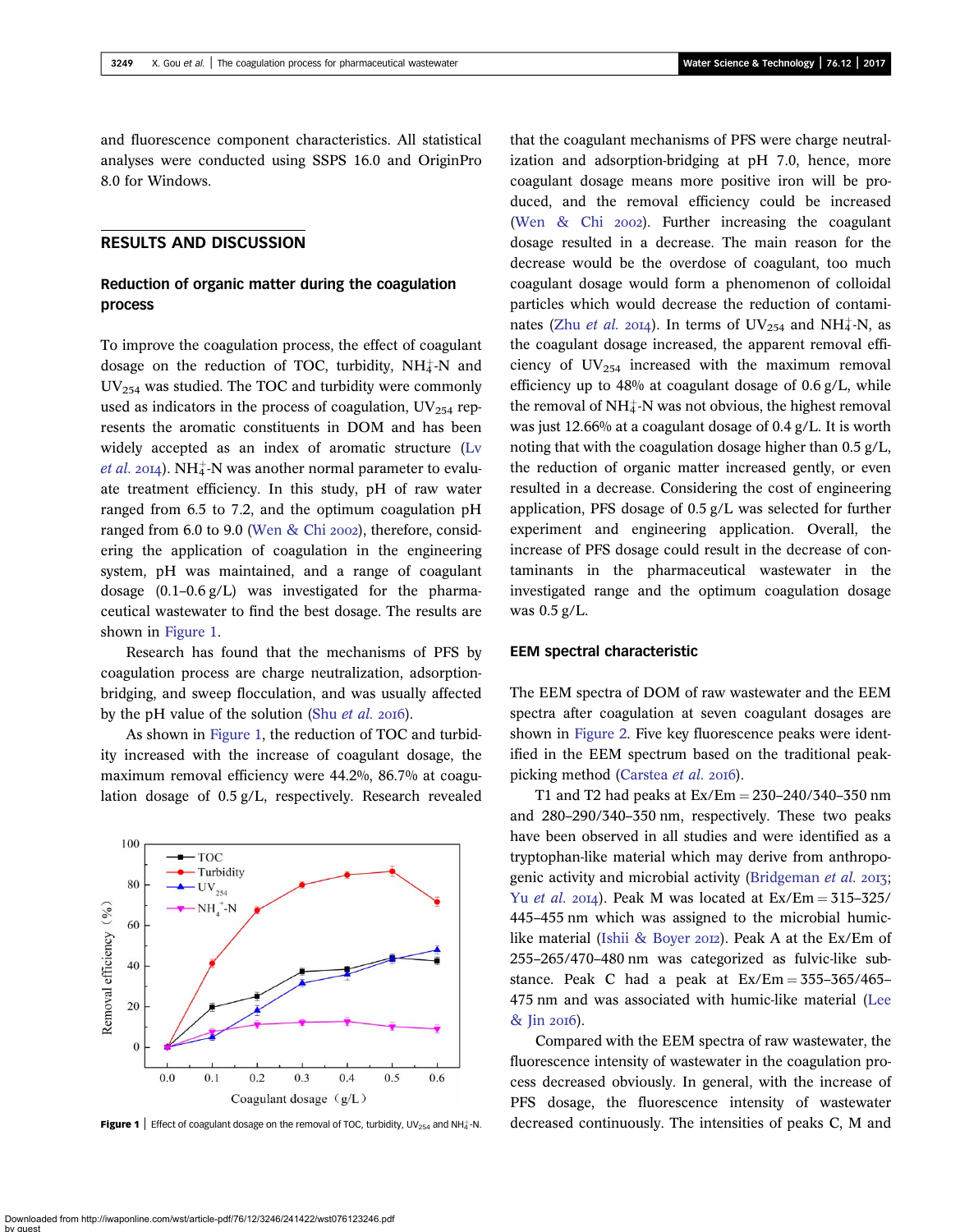<span id="page-4-0"></span>

Figure 2 | The EEM spectra of DOM of raw wastewater (1) and at coagulant dosages of 0.1-0.6 g/L (2)-(7).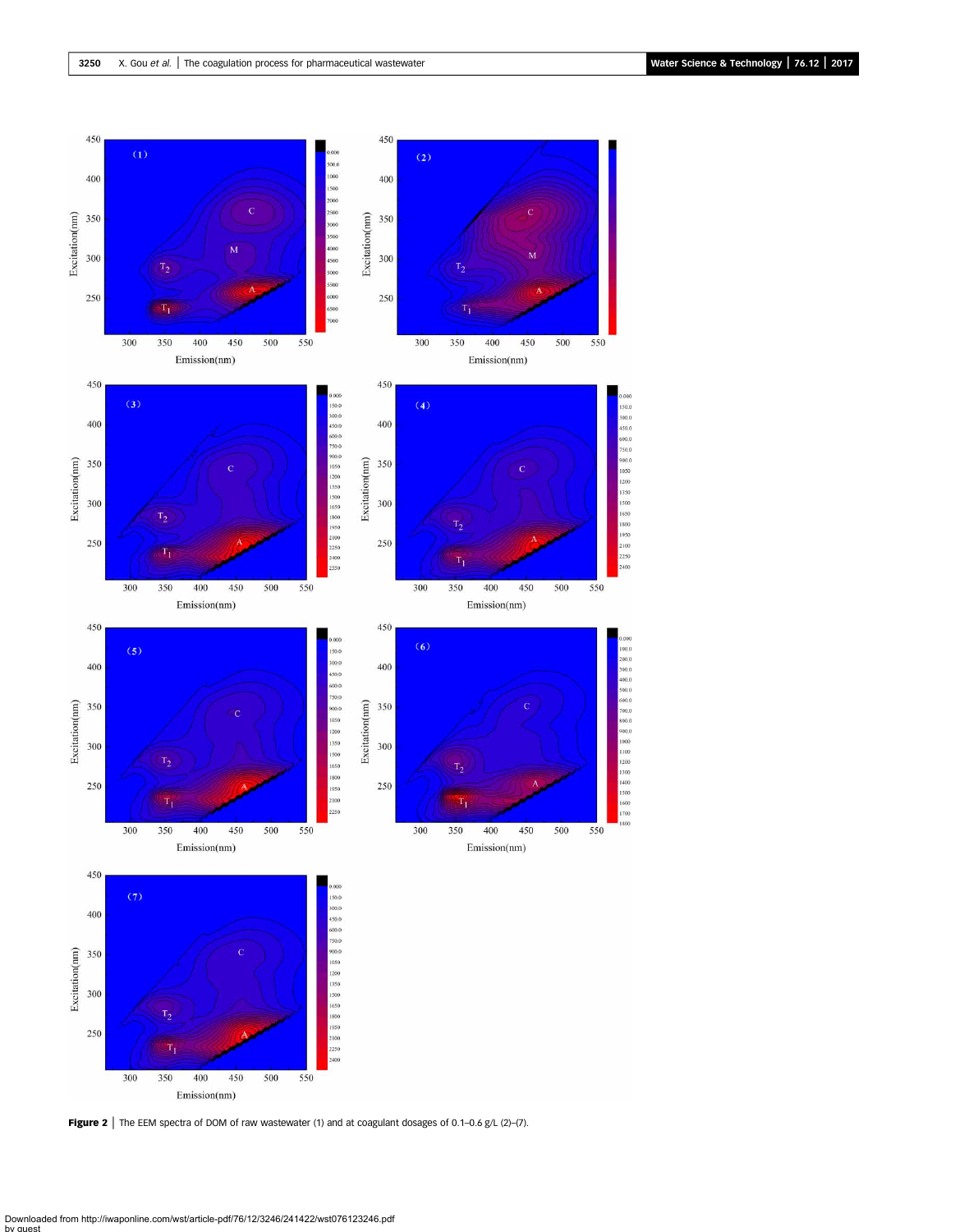$T_2$  decreased obviously during the coagulation process compared with peak  $T_1$  and the fulvic-like peak A. These three peaks were easier to remove by coagulation process, indicating that they were related to some components which have higher molecule size and are hydrophobic (Zhu [et al.](#page-11-0) 2014).

### EEM PARAFAC components

The traditional peak-picking method based on the maximum intensity and the excitation and emission wavelength of fluorescence peaks was commonly used. But this method may be limited because of peak shifts, overlapping of the fluorescence and interferences of peaks. In contrast, EEM-PARAFAC method could overcome these problems.

Five separate fluorescence components (C1–C5) were identified from samples using the PARAFAC model. [Figure 3](#page-6-0) shows the fluorescence components, their loadings and the proportional distribution of components. The C1 presented primary and secondary excitation peaks, occurring at 220,260 nm, respectively, with an emission peak centered at 500 nm. It indicated C1 was a combination of peak A and peak M in the traditional peak-picking method. C1 was composed of hydrophilic fractions having a smaller molecular size and was previously identified as UVC humic-like substances ([Ishii & Boyer](#page-10-0) 2012). In this study, the main constituent of C1 was fulvic acid. The component exhibited a broad emission band centered around 480– 530 nm suggesting that they contain more conjugated fluor-escence molecules [\(Van Heusden](#page-11-0) et al. 1998).

The C2 had a peak at  $Ex/Em = 235/350$  nm which was identified as xenobiotic organic matter (220–230/340– 370 nm). Xenobiotic organic matter like pharmaceuticals, personal care products, and phenolic compounds are kinds of chemical substances that persist in ecosystems and can bioaccumulate throughout the food chain. It was not identified in a natural water body, but has been found in the landfill leachate and sewage sample (Guo  $et$  al.  $20I0$ ). In this study, the main resource of C2 was a pharmaceutical synthesis.

The C3 was composed of two excitation maxima at 225 and 250 nm, with an emission peak centered at 470 nm, indicating that it has a high molecular size and was hydrophobic (Lee  $\&$  Jin 2016). The spectral feature of this peak was classified as UVC humic-like substance, which contains more aromatic ([Schulman & Sharma](#page-10-0)).

The fluorescence maximum of C4 was located at Ex/Em of 280/330 nm. The component was similar to peaks in traditional 'peak T', hence, it was identified as protein-like substance. And it may be associated with the activities of microbial ([Fellman](#page-10-0) et al. 2011).

C5 also has two excitation maxima at 215 and 325 nm, with an emission peak centered at 420 nm. It had a broad emission band centered around 360–540 nm and an excitation band centered around 200–350 nm, which was identified as UVC humic-like hydrophobic matter.

The maximum fluorescence intensity of fluorescent components was exported by PARAFAC model, and total relative fluorescence intensity of samples was calculated according to Equation (1). The results are shown in [Figure 3.](#page-6-0) The maximum intensity of five fluorescent components (C1, C2, C3, C4, C5) in raw water were 4.9, 7.8, 11.4, 9.7, 4.87 RU, respectively. The effluent of pharmaceutical wastewater DOM was dominated by C3 (29.5%), C4 (25.0%) and C2 (20.2%). The fulvic acid component C1 accounted for 12.7% of the total fluorescence intensity and humic-like C5 accounted for 12.6%. The positions of the fluorescence maxima of the five components were compared with those previously listed in [Table 2](#page-8-0).

# Removal of fluorescence components during the coagulation process

Coagulation process can be affected by many factors, including DOM, as well as coagulant type and ambient conditions [\(Kennedy](#page-10-0) et al. 2015). Therefore, the reduction of fluorescence components was investigated to clarify variation in the reduction of DOM. The fluorescence intensity of five components of raw water and of water treated after coagulation is illustrated in [Figure 4](#page-8-0). As shown in [Figure 4](#page-8-0), the fluorescence intensity of five components decreased through the coagulation process at PFS dosage of 0.6 g/L and pH 7.0. The removal efficiencies of C1, C2, C3, C4 and C5 were 5.19%, 9.24%, 44.17%, 14.93% and 56.44%, respectively. There is an urgent need to clarify the relationship of DOM and the efficiency of coagulation. For coagulant, PFS was selected because the medium polymeric species was considered the most efficient species for DOM removal ([Matilainen](#page-10-0)  $et$  al. 2010).

The effect of coagulant dosage on the fluorescent characteristic variations was also investigated. The result is shown in [Figure 5](#page-8-0).

Coagulation was effective to remove five fluorescence components; with the increase of coagulant dosage, the removal efficiency of fluorescence components was increased, too. When the coagulant dosages were lower than 0.1 g/L, the reduction of all five components were relatively significant; the removal efficiencies were 3.52%, 6.87%, 29.28%, 5.53% and 25.35%, respectively. But the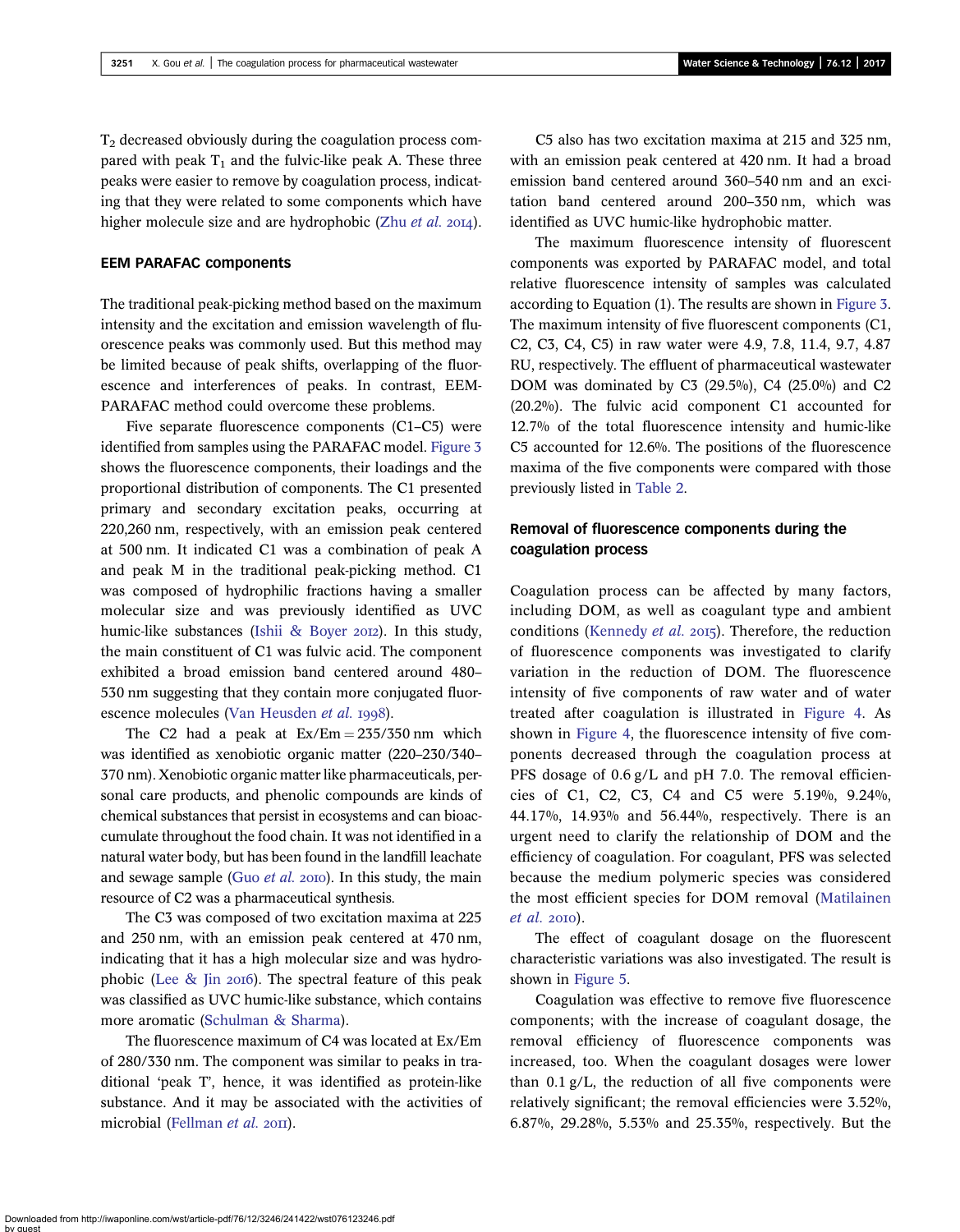<span id="page-6-0"></span>

Figure 3 | Five fluorescence components EEM contours, their loadings, and proportional distribution. (Continued.)

further increase of coagulant dosage was less effective for removal of C1 and C2, and more effective for C3, C4 and C5. As for C1 and C2, the maximum removal efficiency of these two components was just 5.77% and 11.98% at coagulant dosage of 0.3 and 0.4 g/L, respectively. For C3, C4 and C5, the reduction of this three components were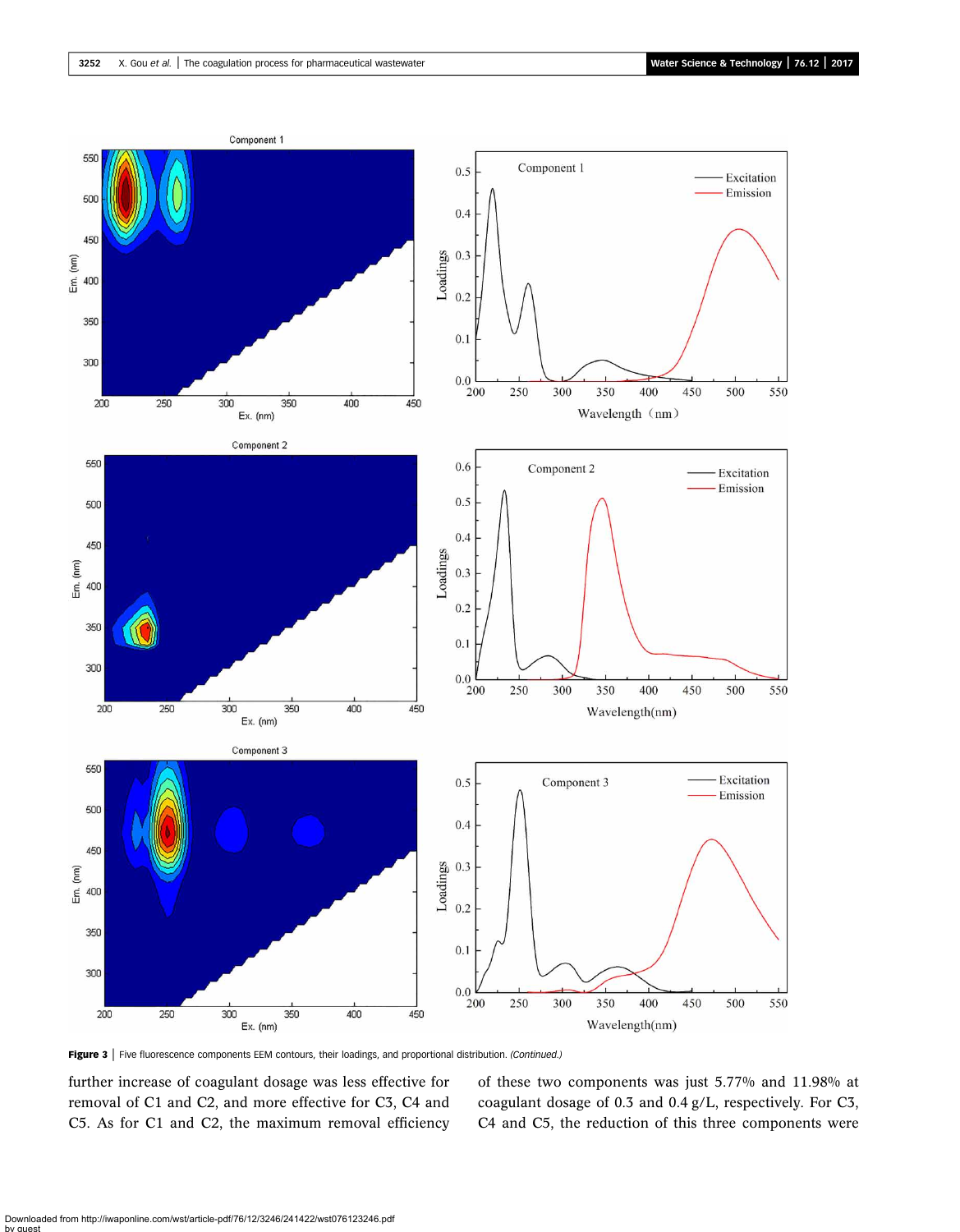

Figure 3 | Continued.

increased with increase of coagulant dosage, as the maximum removal efficiencies were 44.17%, 14.93%, 56.44%, respectively.

These phenomena were in accordance with the previous study; according to the previous study, hydrophobic fractions and high molecular mass compounds were easier to remove than hydrophilic fractions and low molecular mass compounds (Zhu [et al.](#page-11-0) 2014). In this paper, C3 and C5 were identified as hydrophobic humic-like substances while C5 has a larger molecular size, so C5 was much easier to remove. C2 was identified as a xenobiotic organic matter that consists of aromatic organic or volatile organic compounds; these compounds are usually hydrophobic and have a larger molecular size. C1 was associated with a fulvic-like matter that has a smaller molecular size. So the order of effectiveness was:  $C5$  (humic-like)  $> C3$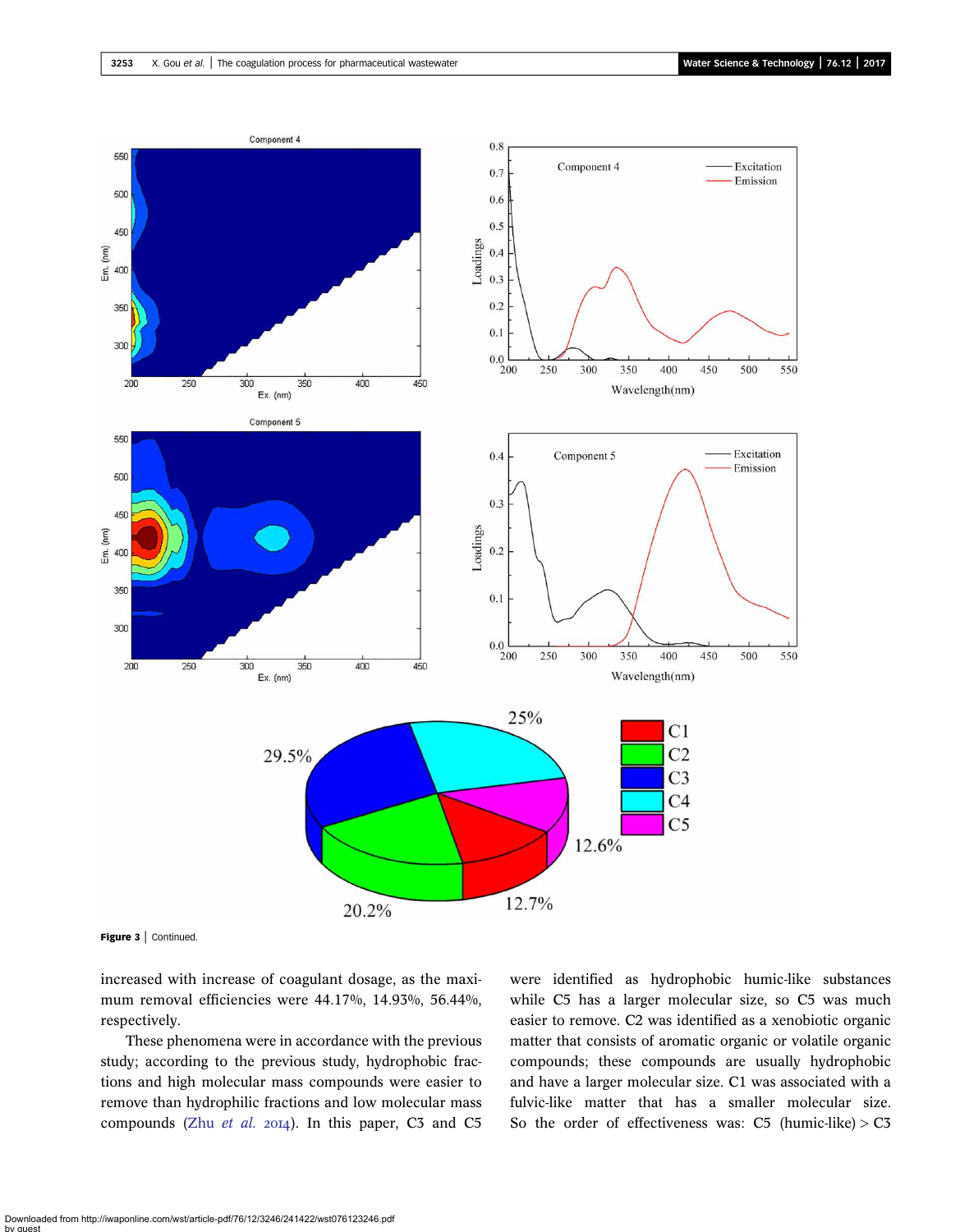| <b>Fluorescence components</b> | Peak position $\lambda$ Ex/Em(nm) | <b>Description</b>        | Previous study $\lambda$ Ex/Em(nm) | Reference                                          |
|--------------------------------|-----------------------------------|---------------------------|------------------------------------|----------------------------------------------------|
| C <sub>1</sub>                 | 220(260)/500                      | UVC fulvic-like           | $<$ 230-260/400-500                | Ishii & Boyer (2012)                               |
| C <sub>2</sub>                 | 235/350                           | Xenobiotic-like substance | 230/345<br>220-230/340-370         | Guo <i>et al.</i> $(2010)$<br>Baker & Curry (2004) |
| C <sub>3</sub>                 | 225(250)/470                      | UVC humic-like            | 260/380-460                        | Stedmon <i>et al.</i> (2003)                       |
| C <sub>4</sub>                 | 280/330                           | Protein-like              | 280/350                            | Zhang <i>et al.</i> $(2016)$                       |
|                                |                                   |                           | 230(280)/330                       | Ly et al. $(20I4)$                                 |
|                                |                                   |                           | 220(275)/339                       | Guo <i>et al.</i> $(20I0)$                         |
| C <sub>5</sub>                 | 215(325)/420                      | UVC humic-like            | 230(340)/422                       | Guo <i>et al.</i> $(20I0)$                         |
|                                |                                   |                           | 230(325)/416                       | Stedmon et al. (2003)                              |
|                                |                                   |                           | 250(320)/420                       | Guo <i>et al.</i> $(20I0)$                         |

<span id="page-8-0"></span>Table 2 | Positions of the fluorescence maxima of the five components



Figure 4 | The reduction of fluorescence components through the coagulation process.

 $(humic-like) > C4$  (protein-like)  $> C2$  (xenobiotic organic  $matter$  > C1 (fulvic-like).

We have noticed that the changing trends in the reduction of C3 and C5 were similar to that of TOC and UV254 when compared with [Figure 1](#page-3-0). It indicated that there may be a correlation between DOM fractions with TOC,  $UV_{254}$ . Research has found that molecular size was associated with fluorescence pattern (Wu [et al.](#page-11-0)  $2003$ ). So investigate the variations of fluorescence components during the coagulation process will be helpful to understand the coagulation better.

#### Soluble residual iron concentration

Researchers have been suggested the necessity to clarified the concentration of residual iron after coagulation process ([Figure 6\)](#page-9-0). On the one hand, the metal ion may have a potential risk to human health and organism (Zhu [et al.](#page-11-0) ); on the other hand, it is a way to ascertain the treatment efficiency. In this study, the soluble residual iron concentration was considered not only because of these two reasons, but also because iron would enhance or quench the fluorescence intensity of DOM ([McIntyre &](#page-10-0)



Figure 5 | Effect of coagulant dosage on the removal efficiency of fluorescence component (a) and fluorescence intensity (b).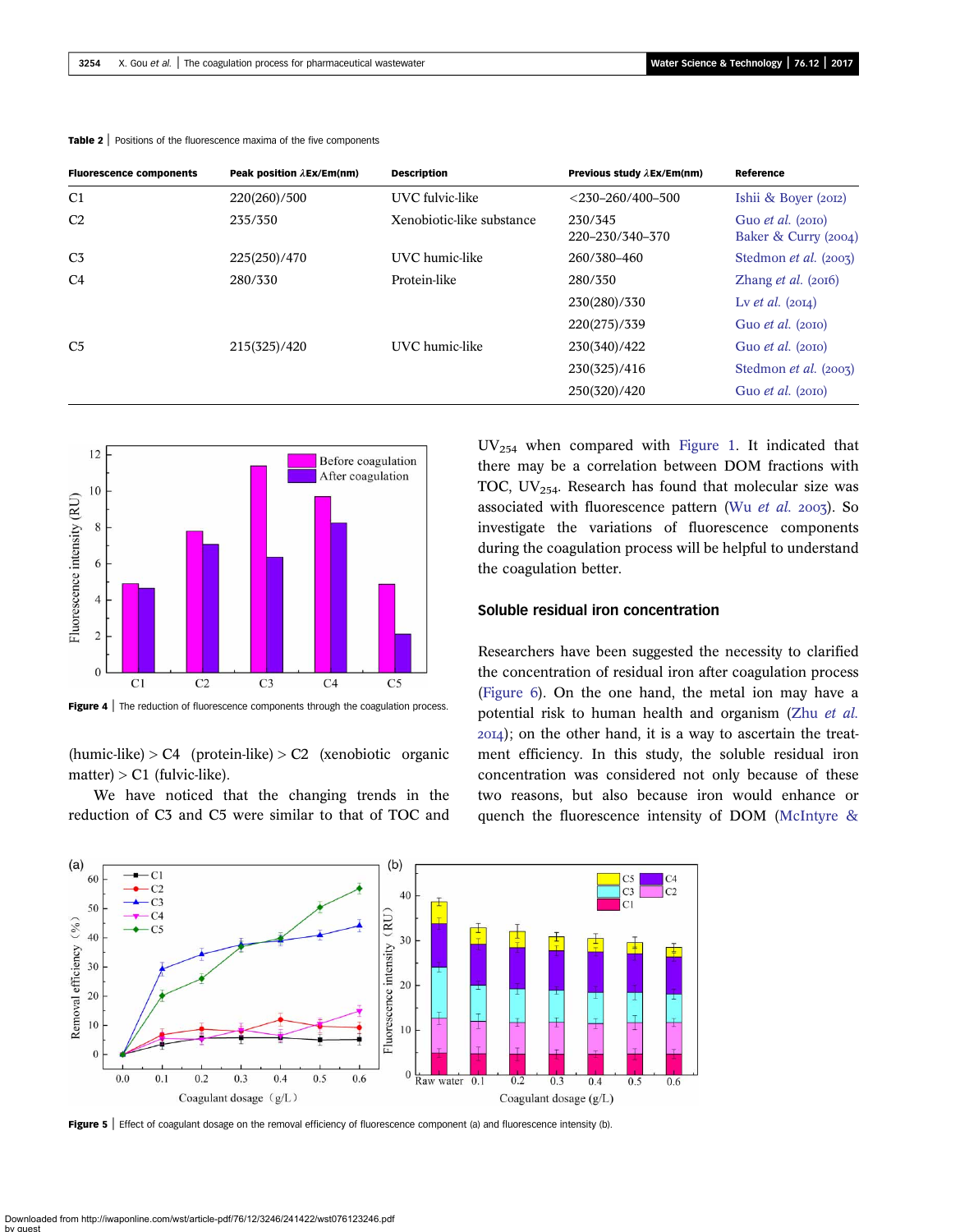<span id="page-9-0"></span>

Figure 6 | Residual iron under the investigation of coagulant dosage effect.

[Guéguen](#page-10-0) 2013). The results are shown in Figure 7. In general, residual iron concentration was lower than 0.20 mg/L; this value was very close to the level of natural water [\(Ishii &](#page-10-0) [Boyer](#page-10-0) 2012). Different coagulant dosage does not affect the concentration significantly with the maximum concentrations of iron residual being 0.19 mg/L. The lower concentration indicated that the analysis of DOM and its changing trend was reliable.

## Principal component analysis

In this paper, PCA produced two principal components with the total variance accounted for 95.3%. Factor 1 accounted for 83.4% and 11.9% for factor 2. The loadings of the factors are shown in Figure 7. Research has found there is a relationship between fluorescence and chemical parameters (Lv [et al.](#page-11-0) 2014; Yu et al. 2015). For the factors, the absolute



Figure 7 | Loadings plot of the factors to the reduction of fluorescence components and chemical parameters.

value of the loadings higher than 0.6 was identified as a key factor. According to Figure 7, factor 1 had strong loadings on C3, C4, C5, TOC and  $UV_{254}$  indicated that C3, C4, C5 showed remarkable correlations with TOC and  $UV_{254}$ . Fluorescence components (C1, C2) and chemical parameters (turbidity,  $NH_4^+$ -N) were clustered into a group, but the absolute value of the loadings on factor 2 was lower than 0.6 suggesting that the correlation between these factors were insignificant.

The correlations of fluorescence components (C3, C4, C5) and chemical parameters (TOC,  $UV_{254}$ ) were studied in further study, and results showed that the reduction of TOC and  $UV_{254}$  was related to the decrease of C3, C4, C5. The  $R<sup>2</sup>$  of these three components were 0.875, 0.689 and 0.883, respectively, and the  $R^2$  of C3 and C5 were higher than C4, it suggested that C3 and C5 were better indicators of TOC than C4. While in the investigation of correlations between fluorescence components (C3, C4, C5) and UV<sub>254</sub>, the  $R^2$ were 0.785, 0.723 and 0.887, respectively, and the  $R^2$  of C5 was higher than C3 and C4, suggesting that C5 was a better indicator of UV<sub>254</sub> than C3 and C4. Generally, the  $R^2$  of C4 was lower than C3 and C5, which may be because C4 was a kind of protein-like material, which has much smaller size, and the ability of coagulation process to remove C4 was limited.

# **CONCLUSIONS**

The coagulation process was an effective post-treatment method for the effluent of pharmaceutical wastewater with the most advantageous PFS dosage of 0.5 g/L. Five fluorescence components were identified by using EEMs-PARAFAC. C3 and C5 were identified as hydrophobic humic-like substances while C2 was identified as a xenobiotic organic matter. C1 was identified as fulvic-like matter while C4 was a kind of protein-like material. C3, C4 and C5 were easily removed by the coagulation process while C1 and C2 were difficult to remove. It was shown that the hydrophilic materials were easier to reduce than the hydrophobic matter, and the component with a larger molecule size was easier to remove than that of a smaller molecule size. PCA produced two principal components, and a significantly high correlation was observed between the removal efficiency of fluorescence components (C3, C4, C5) and the removal efficiency of TOC,  $UV_{254}$ . The results demonstrated that, in the evaluation and monitoring of pharmaceutical wastewater in the coagulation process, DOM was a feasible indicator and EEMs-PARAFAC was a reliable tool.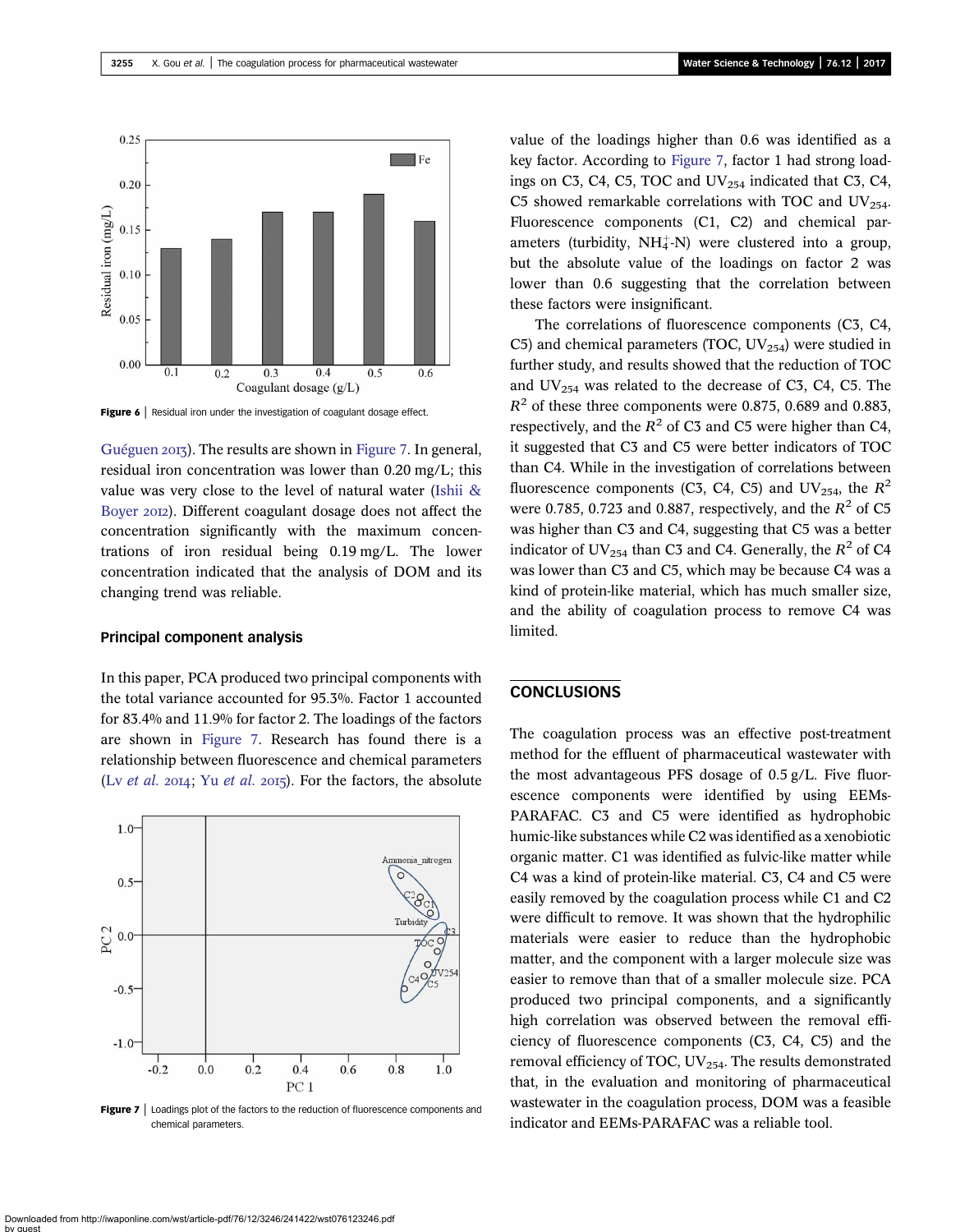### <span id="page-10-0"></span>ACKNOWLEDGEMENTS

This work was financially supported by National Major Program of Science and Technology for Water Pollution Control and Governance (Fund number 2012ZX07202- 005, PR China).

### **REFERENCES**

- Baker, A. & Curry, M. 2004 [Fluorescence of leachates from three](http://dx.doi.org/10.1016/j.watres.2004.02.027) [contrasting land](http://dx.doi.org/10.1016/j.watres.2004.02.027)fills. Water Research 38, 2605–2613.
- Boller, M. & Blaser, S. 1998 Particles under stress. Water Science & Technology 37, 9–29.
- Bridgeman, J., Baker, A., Carliell-Marquet, C. & Carstea, E. 2013 [Determination of changes in wastewater quality through a](http://dx.doi.org/10.1080/09593330.2013.803131) treatment works using fl[uorescence spectroscopy.](http://dx.doi.org/10.1080/09593330.2013.803131) Environmental Technology 34, 3069–3077.
- Carstea, E. M., Bridgeman, J., Baker, A. & Reynolds, D. M. [Fluorescence spectroscopy for wastewater monitoring: a](http://dx.doi.org/10.1016/j.watres.2016.03.021) [review](http://dx.doi.org/10.1016/j.watres.2016.03.021). Water Research 95, 205–219.
- Fellman, J. B., Dogramaci, S., Skrzypek, G., Dodson, W. & Grierson, P. F. 2011 [Hydrologic control of dissolved organic](http://dx.doi.org/10.1029/2010WR010275) [matter biogeochemistry in pools of a subtropical dryland](http://dx.doi.org/10.1029/2010WR010275) [river](http://dx.doi.org/10.1029/2010WR010275). Water Resources Research 47, 667–671.
- Guo, W., Jing, X., Wang, J., Wen, Y., Zhuo, J. & Yan, Y. Characterization of dissolved organic matter in urban sewage using excitation emission matrix fluorescence spectroscopy and parallel factor analysis. Journal of Biological Chemistry 283, 1728–1734.
- Ishii, S. K. & Boyer, T. H. 2012 [Behavior of reoccurring PARAFAC](http://dx.doi.org/10.1021/es2043504) components in fl[uorescent dissolved organic matter in](http://dx.doi.org/10.1021/es2043504) [natural and engineered systems: a critical review.](http://dx.doi.org/10.1021/es2043504) Environmental Science & Technology 46, 2006–2017.
- Joss, A., Zabczynski, S., Göbel, A., Hoffmann, B., Löffler, D., Mcardell, C. S., Ternes, T. A., Thomsen, A. & Siegrist, H. 2006 [Biological degradation of pharmaceuticals in municipal](http://dx.doi.org/10.1016/j.watres.2006.02.014) [wastewater treatment: proposing a classi](http://dx.doi.org/10.1016/j.watres.2006.02.014)fication scheme. Water Research 40, 1686–1696.
- Kennedy, M. J., Gandomi, A. H. & Miller, C. M. 2015 [Coagulation](http://dx.doi.org/10.1016/j.jece.2015.10.010) modeling using artifi[cial neural networks to predict both](http://dx.doi.org/10.1016/j.jece.2015.10.010) [turbidity and DOM-PARAFAC component removal.](http://dx.doi.org/10.1016/j.jece.2015.10.010) Journal of Environmental Chemical Engineering 3, 2829–2838.
- K'Oreje, K. O., Vergeynst, L., Ombaka, D., Wispelaere, P. D., Okoth, M., Langenhove, H. V. & Demeestere, K. [Occurrence patterns of pharmaceutical residues in](http://dx.doi.org/10.1016/j.chemosphere.2016.01.095) [wastewater, surface water and groundwater of Nairobi and](http://dx.doi.org/10.1016/j.chemosphere.2016.01.095) [Kisumu city, Kenya](http://dx.doi.org/10.1016/j.chemosphere.2016.01.095). Chemosphere 149, 238–244.
- Kowalczuk, P., Cooper, W. J., Durako, M. J., Kahn, A. E., Gonsior, M. & Young, H. 2010 [Characterization of dissolved organic](http://dx.doi.org/10.1016/j.marchem.2009.10.002) matter fl[uorescence in the South Atlantic Bight with use of](http://dx.doi.org/10.1016/j.marchem.2009.10.002) [PARAFAC model: relationships between](http://dx.doi.org/10.1016/j.marchem.2009.10.002) fluorescence and its [components, absorption coef](http://dx.doi.org/10.1016/j.marchem.2009.10.002)ficients and organic carbon [concentrations.](http://dx.doi.org/10.1016/j.marchem.2009.10.002) Marine Chemistry 118, 22–36.
- Kumar, A. & Xagoraraki, I. 2010 [Human health risk assessment of](http://dx.doi.org/10.1016/j.yrtph.2010.02.002) [pharmaceuticals in water: an uncertainty analysis for](http://dx.doi.org/10.1016/j.yrtph.2010.02.002)

[meprobamate, carbamazepine, and phenytoin](http://dx.doi.org/10.1016/j.yrtph.2010.02.002). Regulatory Toxicology & Pharmacology 57, 146–156.

- Lee, S. & Jin, H. 2016 [Heterogeneous adsorption behavior of](http://dx.doi.org/10.1016/j.chemosphere.2016.01.081) landfi[ll leachate on granular activated carbon revealed by](http://dx.doi.org/10.1016/j.chemosphere.2016.01.081) fl[uorescence excitation emission matrix \(EEM\)-parallel](http://dx.doi.org/10.1016/j.chemosphere.2016.01.081) [factor analysis \(PARAFAC\).](http://dx.doi.org/10.1016/j.chemosphere.2016.01.081) Chemosphere 149, 41–48.
- Li, W. T., Jin, J., Li, Q., Wu, C. F., Lu, H., Zhou, Q. & Li, A. M. Developing LED UV fl[uorescence sensors for online](http://dx.doi.org/10.1016/j.watres.2016.01.005) [monitoring DOM and predicting DBPs formation potential](http://dx.doi.org/10.1016/j.watres.2016.01.005) [during water treatment.](http://dx.doi.org/10.1016/j.watres.2016.01.005) Water Research 93, 1–9.
- Liu, X., Li, X. M., Yang, Q., Yue, X., Shen, T. T., Zheng, W., Luo, K., Sun, Y. H. & Zeng, G. M. 2012 Landfi[ll leachate pretreatment](http://dx.doi.org/10.1016/j.cej.2012.06.012) by coagulation–fl[occulation process using iron-based](http://dx.doi.org/10.1016/j.cej.2012.06.012) [coagulants: optimization by response surface methodology](http://dx.doi.org/10.1016/j.cej.2012.06.012). Chemical Engineering Journal 200–202, 39–51.
- Lv, B., Xing, M., Zhao, C., Jian, Y. & Liang, X. 2014 [Towards](http://dx.doi.org/10.1016/j.chemosphere.2014.06.089) [understanding the stabilization process in vermicomposting](http://dx.doi.org/10.1016/j.chemosphere.2014.06.089) [using PARAFAC analysis of](http://dx.doi.org/10.1016/j.chemosphere.2014.06.089) fluorescence spectra. Chemosphere 117, 216–222.
- Manciocco, A., Calamandrei, G. & Alleva, E. 2014 [Global](http://dx.doi.org/10.1016/j.chemosphere.2013.12.072) [warming and environmental contaminants in aquatic](http://dx.doi.org/10.1016/j.chemosphere.2013.12.072) [organisms: the need of the etho-toxicology approach.](http://dx.doi.org/10.1016/j.chemosphere.2013.12.072) Chemosphere 100, 1–7.
- Matilainen, A., Vepsäläinen, M. & Sillanpää, M. 2010 [Natural](http://dx.doi.org/10.1016/j.cis.2010.06.007) [organic matter removal by coagulation during drinking water](http://dx.doi.org/10.1016/j.cis.2010.06.007) [treatment: a review.](http://dx.doi.org/10.1016/j.cis.2010.06.007) Advances in Colloid & Interface Science 159, 189–197.
- Matongo, S., Birungi, G., Moodley, B. & Ndungu, P. [Pharmaceutical residues in water and sediment of Msunduzi](http://dx.doi.org/10.1016/j.chemosphere.2015.03.093) [River, KwaZulu-Natal, South Africa.](http://dx.doi.org/10.1016/j.chemosphere.2015.03.093) Chemosphere 134, 133–140.
- McIntyre, A. M. & Guéguen, C. 2013 [Binding interactions of algal](http://dx.doi.org/10.1016/j.chemosphere.2012.08.057)[derived dissolved organic matter with metal ions](http://dx.doi.org/10.1016/j.chemosphere.2012.08.057). Chemosphere 90, 620–626.
- Murphy, K. R., Stedmon, C. A., Graeber, D. & Bro, R. Fluorescence spectroscopy and multi-way techniques. PARAFAC. Analytical Methods 5, 38–65.
- Ohno, T. 2002 [Fluorescence inner-Filtering correction for](http://dx.doi.org/10.1021/es0155276) determining the humifi[cation index of dissolved organic](http://dx.doi.org/10.1021/es0155276) [matter.](http://dx.doi.org/10.1021/es0155276) Environmental Science & Technology 36, 742-746.
- Osburn, C. L., Handsel, L. T., Mikan, M. P., Paerl, H. W. & Montgomery, M. T. 2012 [Fluorescence tracking of dissolved](http://dx.doi.org/10.1021/es3007723) [and particulate organic matter quality in a river-dominated](http://dx.doi.org/10.1021/es3007723) [estuary](http://dx.doi.org/10.1021/es3007723). Environmental Science & Technology 46, 8628–8636.
- Qin, X., Gao, F. & Chen, G. 2012 [Wastewater quality monitoring](http://dx.doi.org/10.1016/j.watres.2011.12.005) [system using sensor fusion and machine learning techniques](http://dx.doi.org/10.1016/j.watres.2011.12.005). Water Research 46, 1133–1144.
- Qiu, G., Song, Y. H., Zeng, P., Duan, L. & Xiao, S. [Characterization of bacterial communities in hybrid up](http://dx.doi.org/10.1016/j.biortech.2013.04.077)flow [anaerobic sludge blanket \(UASB\)](http://dx.doi.org/10.1016/j.biortech.2013.04.077)–membrane bioreactor [\(MBR\) process for berberine antibiotic wastewater treatment](http://dx.doi.org/10.1016/j.biortech.2013.04.077). Bioresource Technology 142, 52–62.
- Schulman, S. G. & Sharma, A. Introduction to Fluorescence Spectroscopy. John Wiley & Sons, Hoboken, NJ, USA.
- Shi, X., Lefebvre, O., Ng, K. K. & Ng, H. Y. 2014 [Sequential](http://dx.doi.org/10.1016/j.biortech.2013.11.045) anaerobic–[aerobic treatment of pharmaceutical wastewater](http://dx.doi.org/10.1016/j.biortech.2013.11.045) [with high salinity](http://dx.doi.org/10.1016/j.biortech.2013.11.045). Bioresource Technology 153, 79-86.